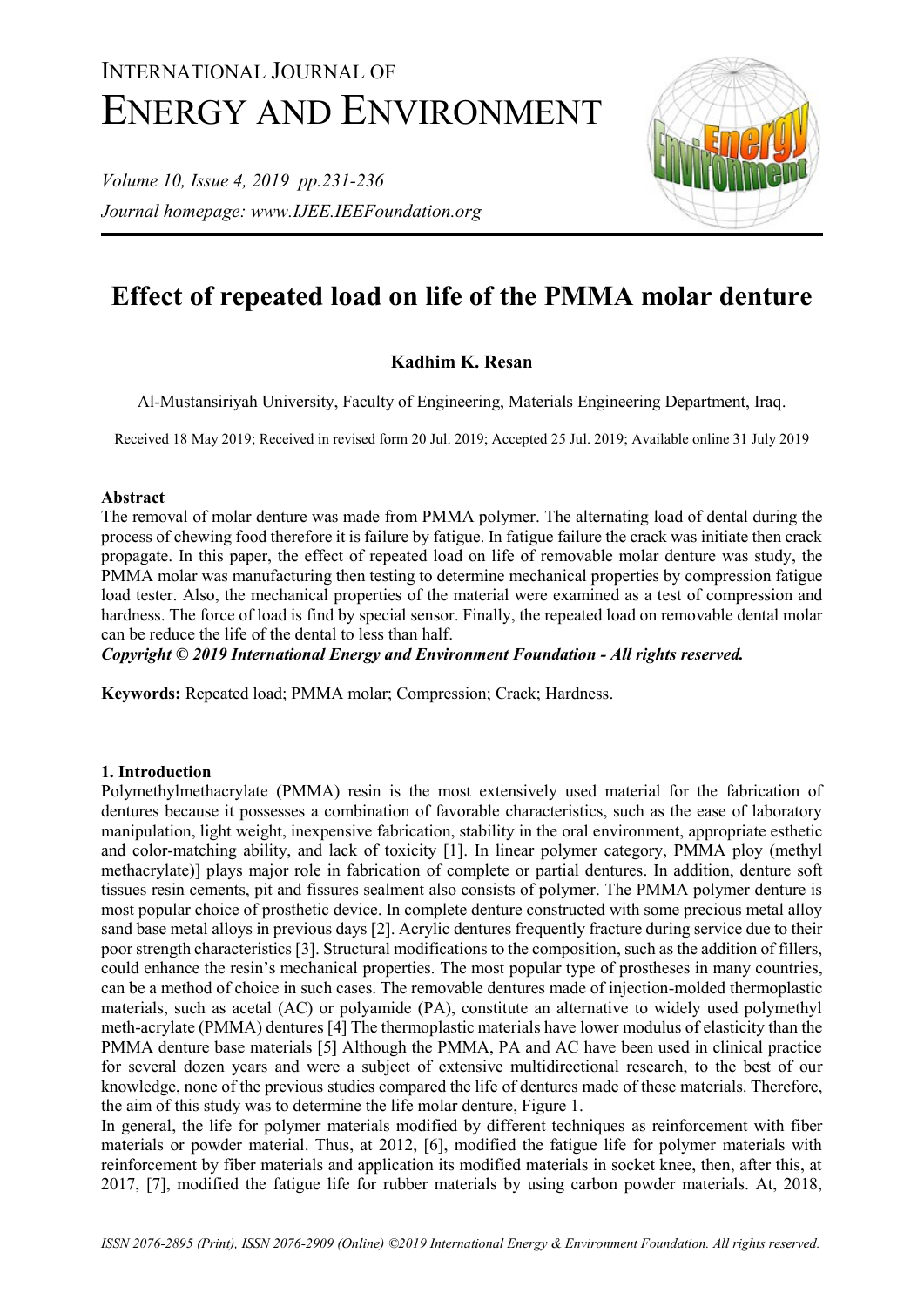application for polymer materials with different structure after modified the fatigue life by using different reinforcement fiber and powder materials, [8-10].



Figure 1. Removable molar denture.

#### **2. Materials**

The molds were used to create wax-up specimens, and specimens were created from PMMA with Silica with different weight fraction (0 %, 2.5%, 5 %, 7.5 %), Groups were prepared with the addition of micro particle of silica in different concentrations by weight to obtain more uniform dispersion of particles with polymer. Prior to the fabrication of acrylic test specimens, the inside and the edges of the mold were polished in order to obtain smooth surfaces.

#### **3. Experimental work**

#### *3.1 Compression test*

The sample was prepared in semi-cubic dimensions, according to ASTM, as shown in Figure 2, with different weights (0 %, 2.5%, 5 %, 7.5 %) and then perform a compression test by universal test (Tins Olsen), ASTM D1621 is a test method used to determine the compressive properties of rigid cellular materials, particularly expanded plastics. The calculations that can be derived from this method include compressive strength, compressive strain, compressive stress and Modulus of Elasticity.



Figure 2. Compression specimen according ASTM 1621.

#### *3.2 Hardness test*

The hardness testing of plastics is most often measured by the Rockwell hardness test or Shore (durometer) hardness test, Rockwell hardness is generally chosen for 'harder' plastics such as nylon, polycarbonate, polystyrene, and acetal where the resiliency or creep of the polymer is less likely to affect the results, in this study Shore D was used to determine the hardness for four groups of weight fraction (0 %, 2.5%, 5 %, 7.5 %), The Shore durometer is a device for measuring the hardness of a material, shown in Figure 3, typically of polymers, elastomers, and rubbers. Higher numbers on the scale indicate a greater resistance to indentation and thus harder materials.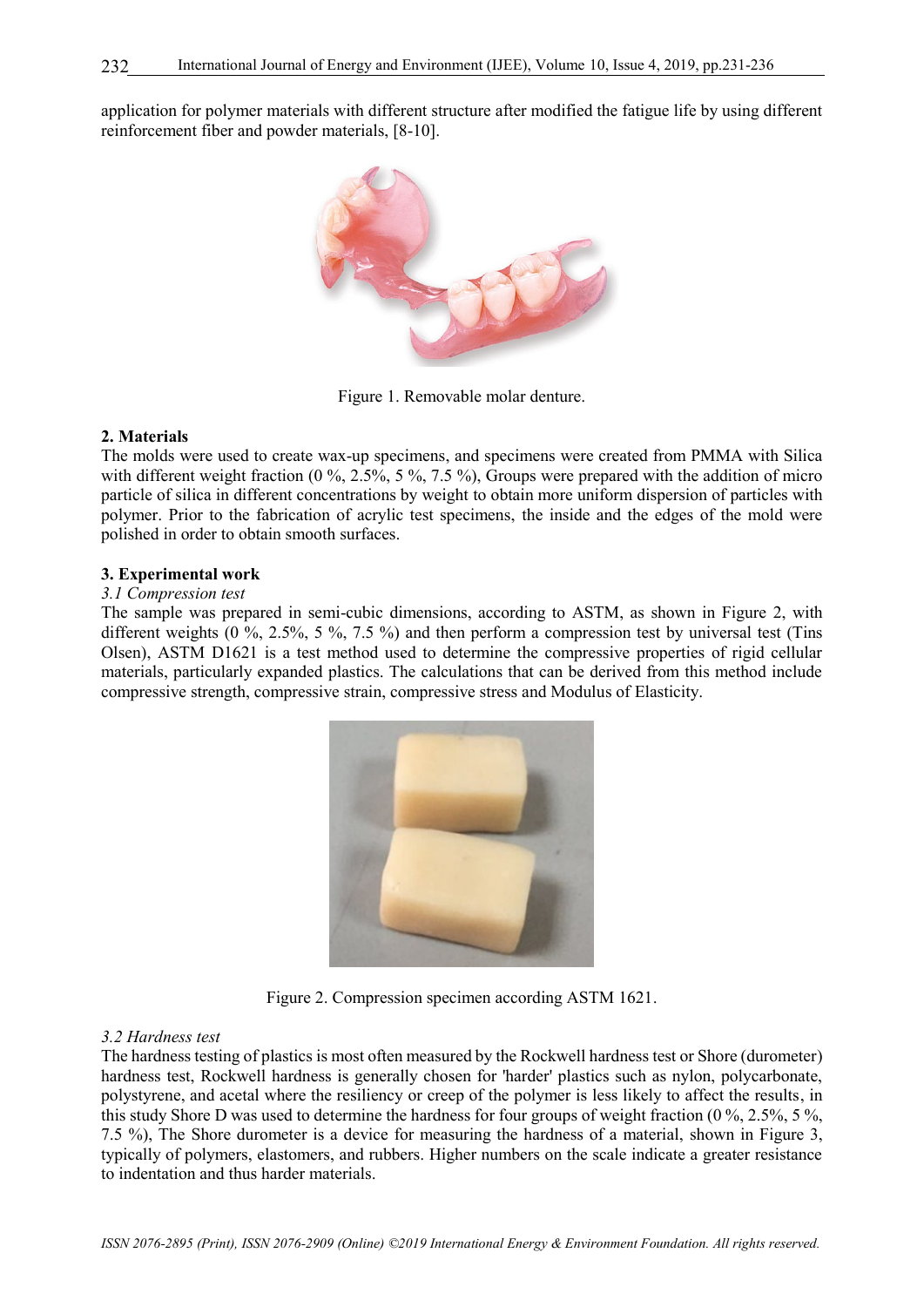

Figure 3. Hardness test by Shore D.

# *3.3 Dental tests*

#### *3.3.1 Bite force sensor*

The sensor is just 5/8 inch high and 6 inches long. This makes it easy for a patient to hold it in their hand, insert it in the mouth and apply pressure when instructed by sensor. A subject was asked to position the sensor under their second molar and make three consecutive attempts to bite as hard as they could. This test according standards of references, [11].

#### *3.3.2 Fatigue test of dental*

After preparing to manufacture the removable dental molar for groups of composite materials (0, 2.5, 5, 7.5)% wt of Silica, Figure 4, using special device to determine the life of removable molar by applied repeated load was simulating the process of chewing food in humans, as shown in Figure 5.

The machine is turned on and the air pressure is transformation to electrical solenoid then pushed through the pneumatic cylinder, after controlling the force that hits dental molar alternately, the number of strikes is recorded by counter until the failure is reached.

This process was repeated on the molar was manufactured from different weights. Then choose the molar dental that have a higher life than others and determine the best proportion of the weight fraction can be made of dental with the addition of silica.



Figure 4. Removable dental manufacturing method.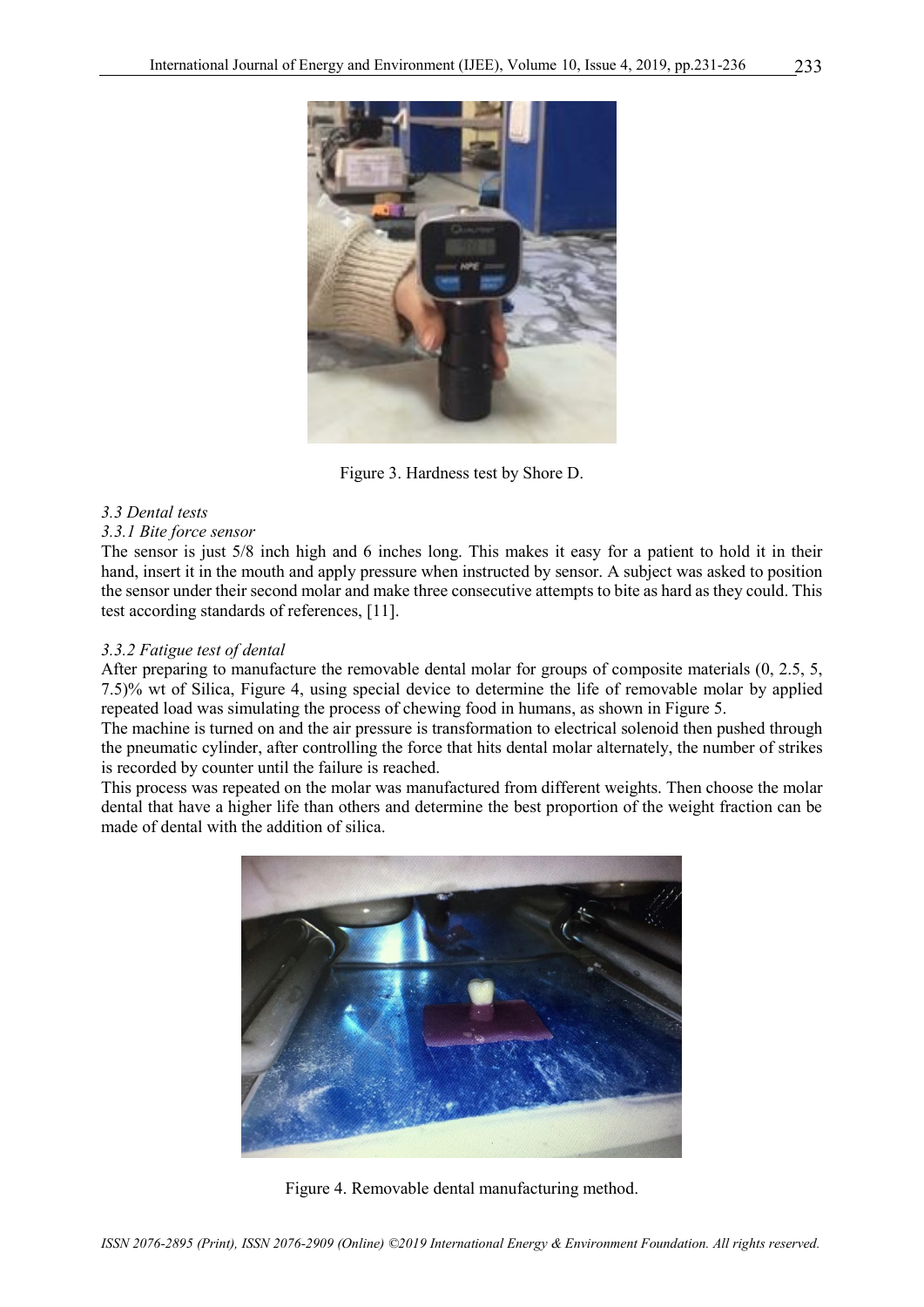

Figure 5. Fatigue dental tester.

#### **4. Results and discussion**

#### *4.1 Compression results*

After the compressive test was performed for the different groups, the compressive strength, shown in Table 1, was increased by increasing the addition of particles of silica at 2.5 %wt and increased by 5 %wt, but the strength was decreased slightly at 7.5 % wt. This confirms that silica easily initiated the crack propagation, thereby increasing the brittleness of the composites and decreasing their ductility, [12].

|  | Table 1. Results of compression strength for groups. |  |  |
|--|------------------------------------------------------|--|--|
|  |                                                      |  |  |

| Group | Weight fraction %      | Compression strength (MPa) |
|-------|------------------------|----------------------------|
|       | <b>PMMA</b>            | 67                         |
|       | $PMMA + 2.5\%$ wt Sio2 | 78                         |
|       | $PMMA + 5\%wt$ Sio2    | 84                         |
|       | $PMMA + 7.5\%$ wt Sio2 | 72                         |

#### *4.2 Hardness results*

This test was performed using durometer hardness tester (shore D hardness). Table 2 shows the values of experimental specimen measuring surface hardness in different concentrations of SiO2 micro filler. The slightly increase of the hardness of the composite at low micro particles concentration (2.5%) would be dominated by network density, while increased hardness of the composite at%5 and 7.5% attributed to the accumulation of the (SiO2)particles in to the acrylic matrix specially on the surface, these results was agreement with reference[13, 14].

| Group | Weight fraction %      | Hardness Shore D |
|-------|------------------------|------------------|
|       | <b>PMMA</b>            |                  |
| B     | $PMMA + 2.5\%$ wt Sio2 | 76               |
|       | $PMMA + 5\%wt$ Sio2    | 78               |
|       | $PMMA + 7.5%$ wt Sio2  | 79               |

| Table 2. Hardness shore D for different groups. |  |  |  |  |
|-------------------------------------------------|--|--|--|--|
|-------------------------------------------------|--|--|--|--|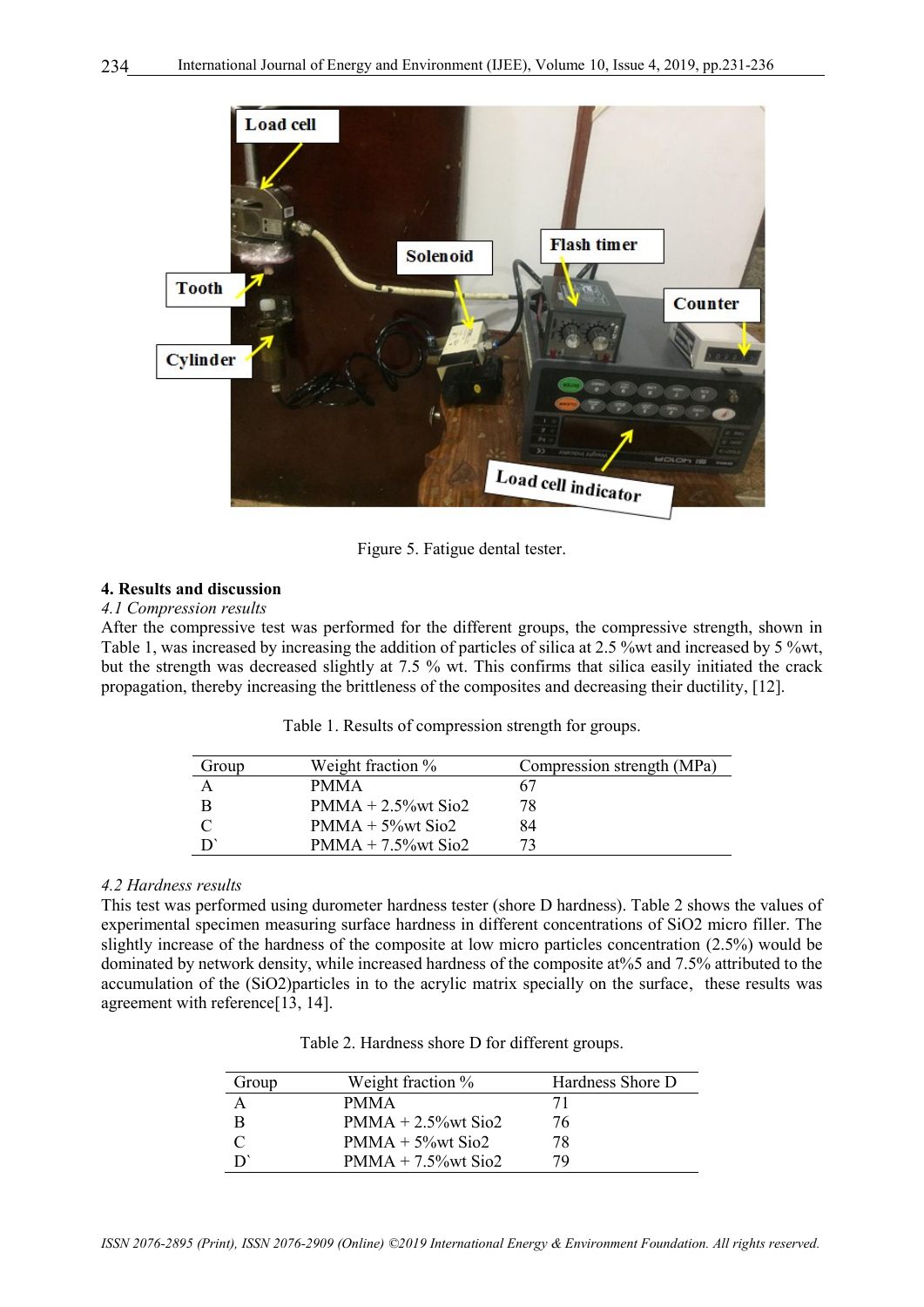By force sensor the maximum applied on molar was 643 N, this load is repeated from zero to 643 N. From the results were obtain by fatigue tester at failure of removable molar denture for different group.

It can be seen that the increase of the particles increase the life of the teeth significantly at the rate of 2.5% wt and at 5% wt, but the hardness is decreasing at 7.5% wt, due to transformation of the material into a ductile material to brittle materials, this transformation which helps to the crack initiation then crack propagation, as shown in Figure 6.



Figure 6. Life of removable molar denture with different weight fraction.

# **5. Conclusions**

Increasing the silica particles to the PMMA by 5% weight fraction, causing an increase in the life of the molar denture by about 50%, and then decrease the life when increasing the weight ratios to 7.5%, this decrease is due to the conversion of the material from ductile to brittle, that causing the growth of crack.

# **Reference**

- [1] Kadhim K. Resan 'Study of using the Ni-Cr Alloy Post and Increasing Cement Strength (Zinc Polycarboxylate) On The Stress Distribution Of Restored Human Tooth' Journal of Engineering and Sustainable Development, Volume: 15 [Issue: 3](https://www.iasj.net/iasj?func=issueTOC&isId=1575) Pages: 42-54, 2011.
- [2] T. R. Meng and M. A. Latta, "Physical properties of four acrylic denture base resins," Journal of Contemporary Dental Practice, vol. 6, pp. 93–100, 2005.
- [3] Singh J.P., Dhiman R.K., Bedi R.P.S., Girish S.H., "Flexible dentures base materials: a viable alternative to conventional acrylic dentures base material ", Con temp. Clin. Dent., Vol. 2, No. 4, pp. 313–317, 2011.
- [4] SLAGTER A., BOSMAN F., BILT A. "Comminution of two artificial test foods by dentate and endentelous subjects" J. Oral Rehabil., Vol. 20, No. 2, pp. 59–76, 1993.
- [5] Ruegge berg Fa. "From Vulcanite to Vinyl, A History of Resins in Restorative Dentistry", J Prosthet Dent., Vol. 87, No. 4, pp. 364-379, 2002.
- [6] Muhsin J. Jweeg, Kadhim K. Resan, Mustafa Tariq Ismail 'Study of Creep-Fatigue Interaction in a Prosthetic Socket below Knee' ASME International Mechanical Engineering Congress and Exposition, 2012.